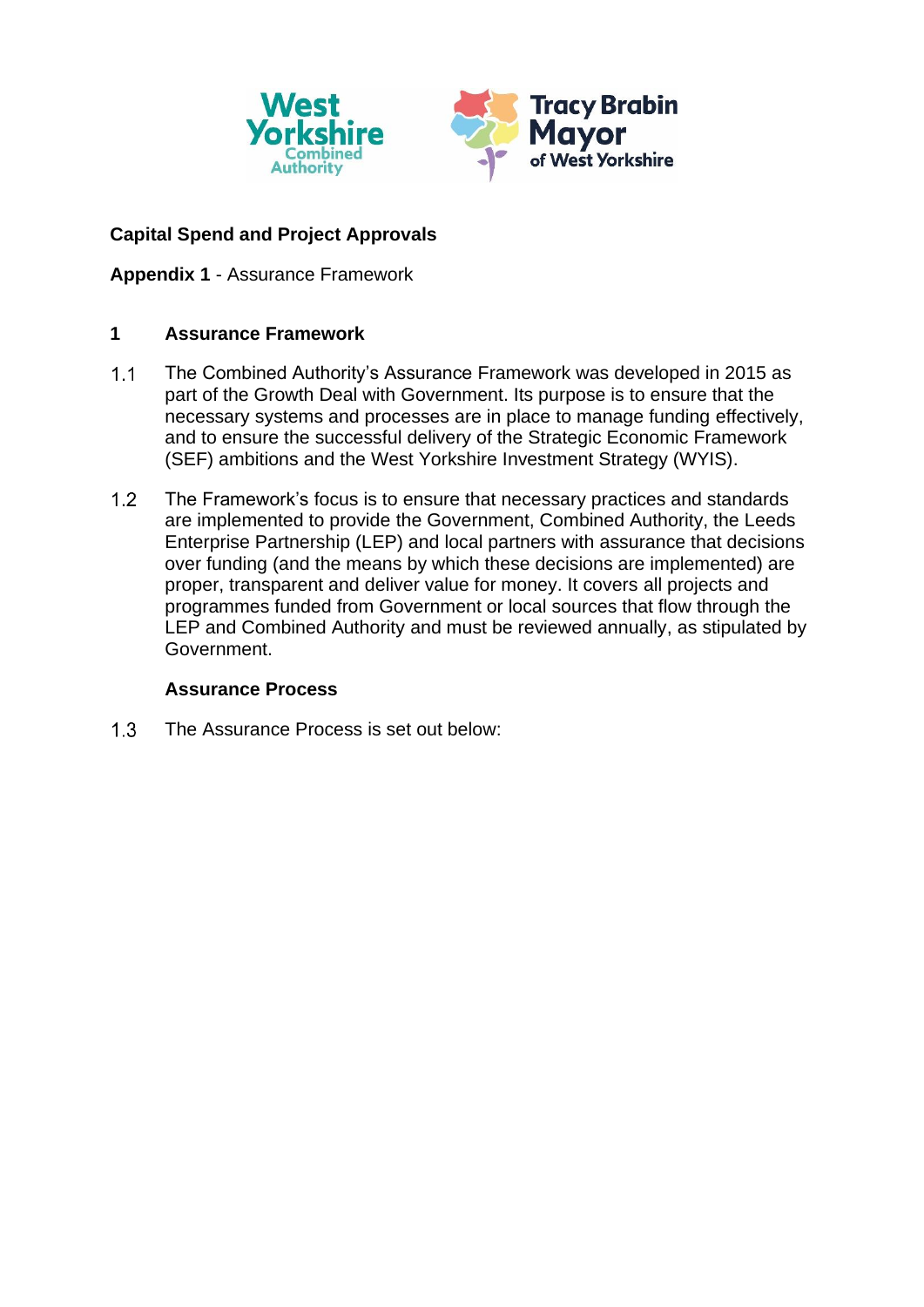#### **Assurance Process**



**Key Decision Point** KEY: (CA Approval Required)

**Key Decision Point** (Committee Approval may be required)

**Decision Point** (Committee Approval may be required)

**Decision Point** 

**Reporting Point**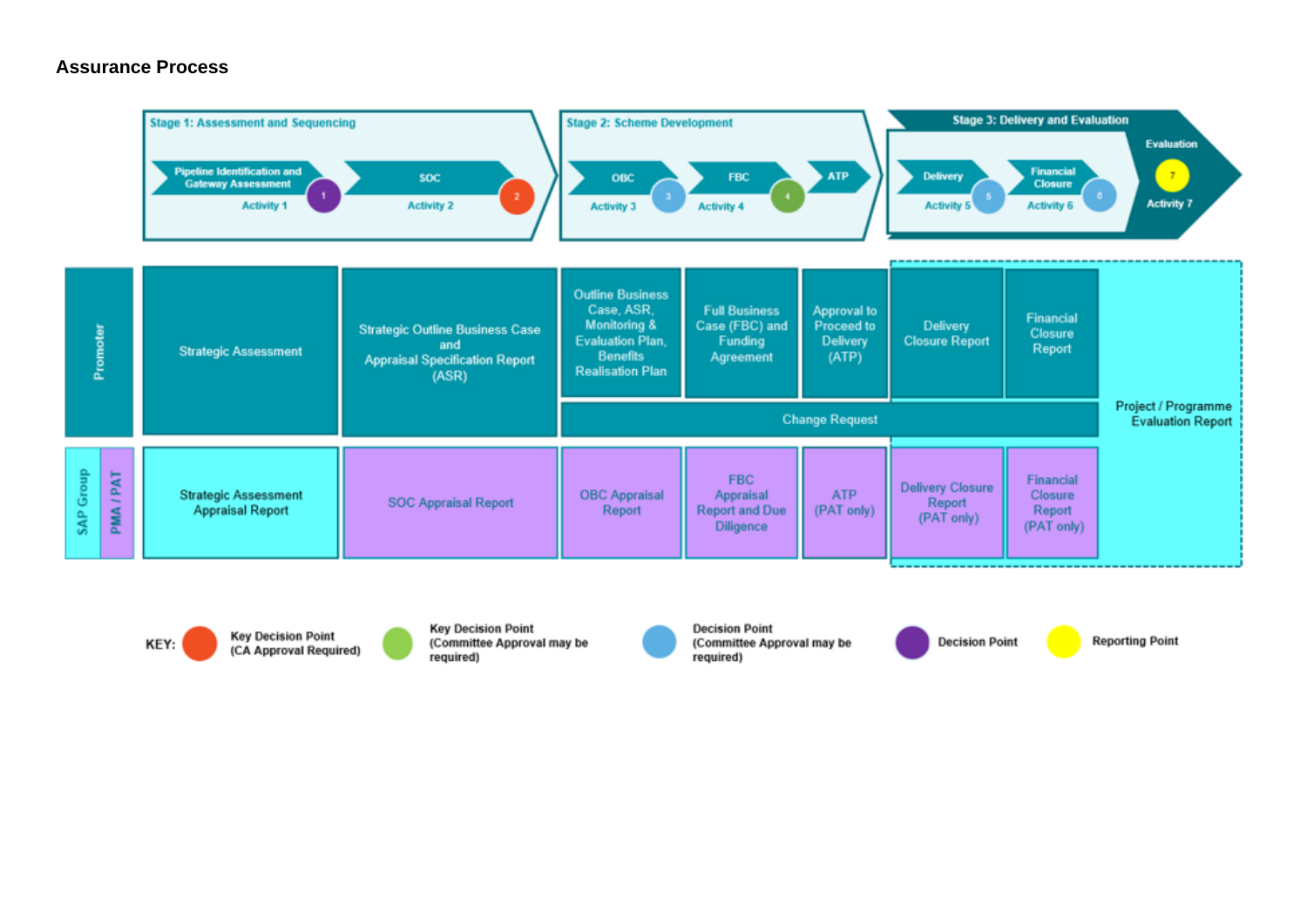- $1.4$ The process is flexible, in that each project or programme will be set a bespoke approval pathway and approval route to be followed. This may be to delegate decisions to a Committee, Managing Director (MD) etc. or it may be that certain decision point (activity) approvals are not required, or that bid documents to other government departments can be utilised. Furthermore, development costs can be funded at decision point 1 and beyond.
- $1.5$ Approval is required at Combined Authority (CA) for all programmes and projects at least once in their lifetime and this is usually at decision point 2 (Strategic Outline Case). The Assurance Pathway and Approval Route is also set at this point.
- $1.6$ At FBC (Decision Point 4), the Programme Appraisal Team (PAT) sets conditions that must be met before full approval of funding is given and the project has Approval to Proceed to Delivery (Activity 5).
- $1.7$ A Single Stage Business Case, called Business Justification, has been introduced for transport and non-transport projects that are either below £2,000,000, low complexity, low risk and / or not novel or contentious. Although this is a single stage approval (replacing decision point 2 (SOC), decision point 3 (OBC) and decision point 4 (FBC)), the remainder of the assurance process must still be followed.
- $1.8$ In line with the revised Green Book, in assessing value for money, a stronger emphasis can now be placed on the strategic case and how the strategic objectives and priorities of the Combined Authority will be met through the delivery of the project. This might for example include, but not limited to, supporting the climate change and good growth agenda (the Combined Authority aims to achieve net-zero by 2038), supporting an increase in active mode and public transport use and / or supporting / accelerating housing development. The specific approach will be determined on a programme by programme basis as funding and investment streams come forward.
- 1.9 At Decision Point 5 a Delivery Closure Report is required. At Decision Point 6 a Financial Closure Report is required, this is the period when defects are made good and final accounts are agreed.
- 1.10 Activity 7 Evaluation will be managed by the Combined Authority's Research & Intelligence team. This is a reporting point not a decision point and takes place when the programme (or project in some circumstances), is completed. It includes an evaluation of the benefits, outcomes and economic impact compared to the overall programme objectives set out in the SOC. Insights and learning from the evaluation will also be fed back into policy and strategy in order to inform the design and development of future programmes and schemes. Interim evaluations may also be undertaken as required as set out in the Monitoring and Evaluation Plan.

### **2 Future assurance and approval route**

 $2.1$ The tables for each scheme in the main report outline the proposed assurance process and corresponding approval route for the scheme. The assurance